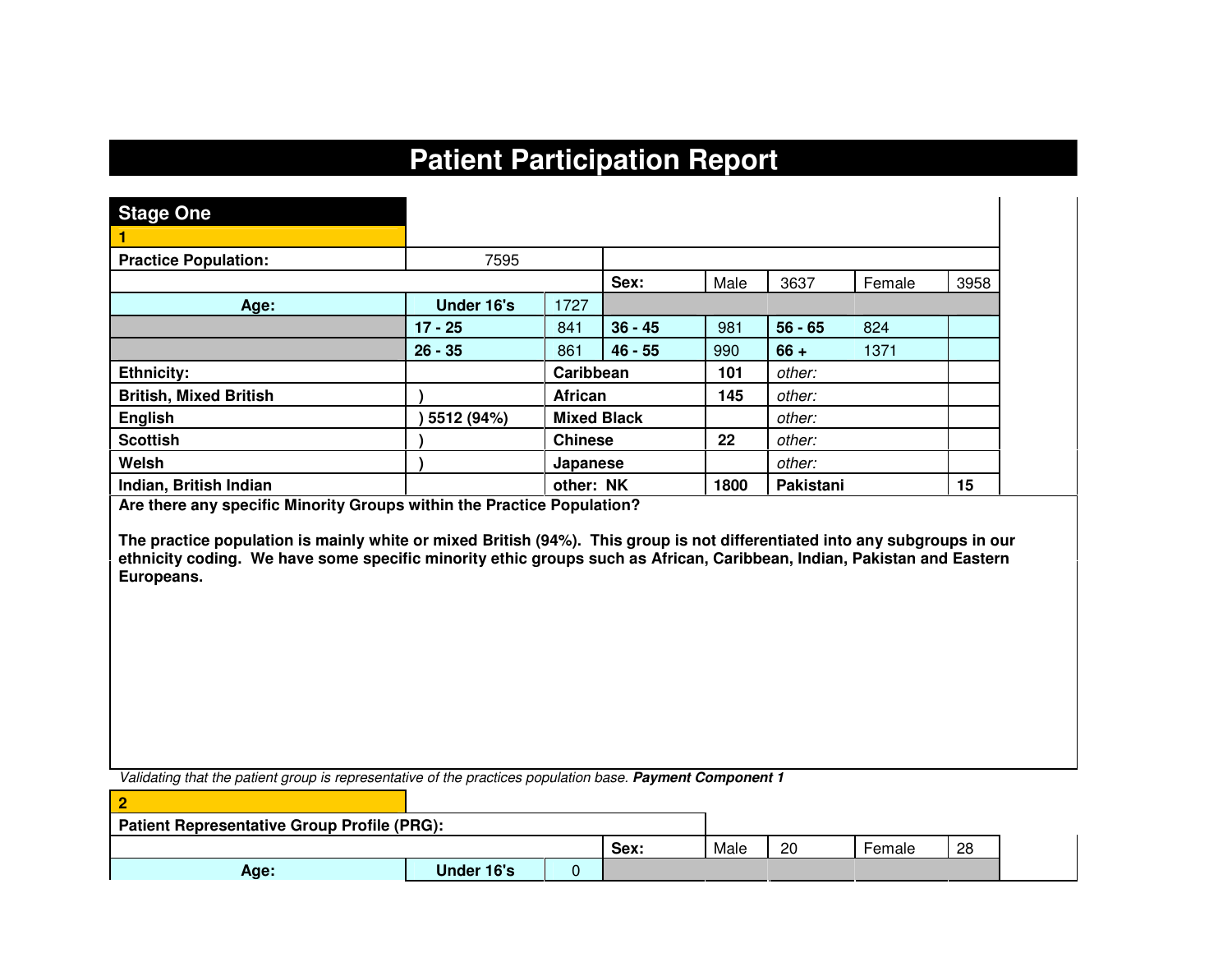|                                                                                                                                                                                                                                                                                                                                                                                                                                                                          | $17 - 25$ | $36 - 45$<br>3     |   | $56 - 65$<br>10 |  |
|--------------------------------------------------------------------------------------------------------------------------------------------------------------------------------------------------------------------------------------------------------------------------------------------------------------------------------------------------------------------------------------------------------------------------------------------------------------------------|-----------|--------------------|---|-----------------|--|
|                                                                                                                                                                                                                                                                                                                                                                                                                                                                          | $26 - 35$ | $46 - 55$<br>3     | 8 | 17<br>$66 +$    |  |
| <b>Ethnicity:</b>                                                                                                                                                                                                                                                                                                                                                                                                                                                        |           | Caribbean          | 5 | other:          |  |
| <b>British, Mixed British</b>                                                                                                                                                                                                                                                                                                                                                                                                                                            |           | African            |   | other:          |  |
| <b>English</b>                                                                                                                                                                                                                                                                                                                                                                                                                                                           | 40        | <b>Mixed Black</b> |   | Russian         |  |
| <b>Scottish</b>                                                                                                                                                                                                                                                                                                                                                                                                                                                          |           | <b>Chinese</b>     |   | other:          |  |
| Welsh                                                                                                                                                                                                                                                                                                                                                                                                                                                                    |           | Japanese           |   | other:          |  |
| Indian, British Indian                                                                                                                                                                                                                                                                                                                                                                                                                                                   | 2         | German             |   | other:          |  |
| What steps has the practice taken to recruit patients and to sure it is representative of the practice profile?                                                                                                                                                                                                                                                                                                                                                          |           |                    |   |                 |  |
| We started by producing a form titled "Leen View Surgery Patient Participation Group" which described briefly the purpose of<br>the group and requested the details of those willing to join. These forms were circulated at reception and the surgeries and at<br>any patient contact. We explained that email contact would be sufficient and that those unable to attend meetings would<br>receive an account of the proceedings so that they could comment by email. |           |                    |   |                 |  |

Validating that the patient group is representative of the practices population base. **Payment Component 1**

 **Compare the PRG with your practice profile and describe the differences between the practice population and membership of the PRG?** 

**We have 50 listed members, with a varied age range and ethnicity, reasonably corresponding to the practice profile :** 

**The Practice is 48% male / 52% female The PRG is 42% male/58% female** 

**3**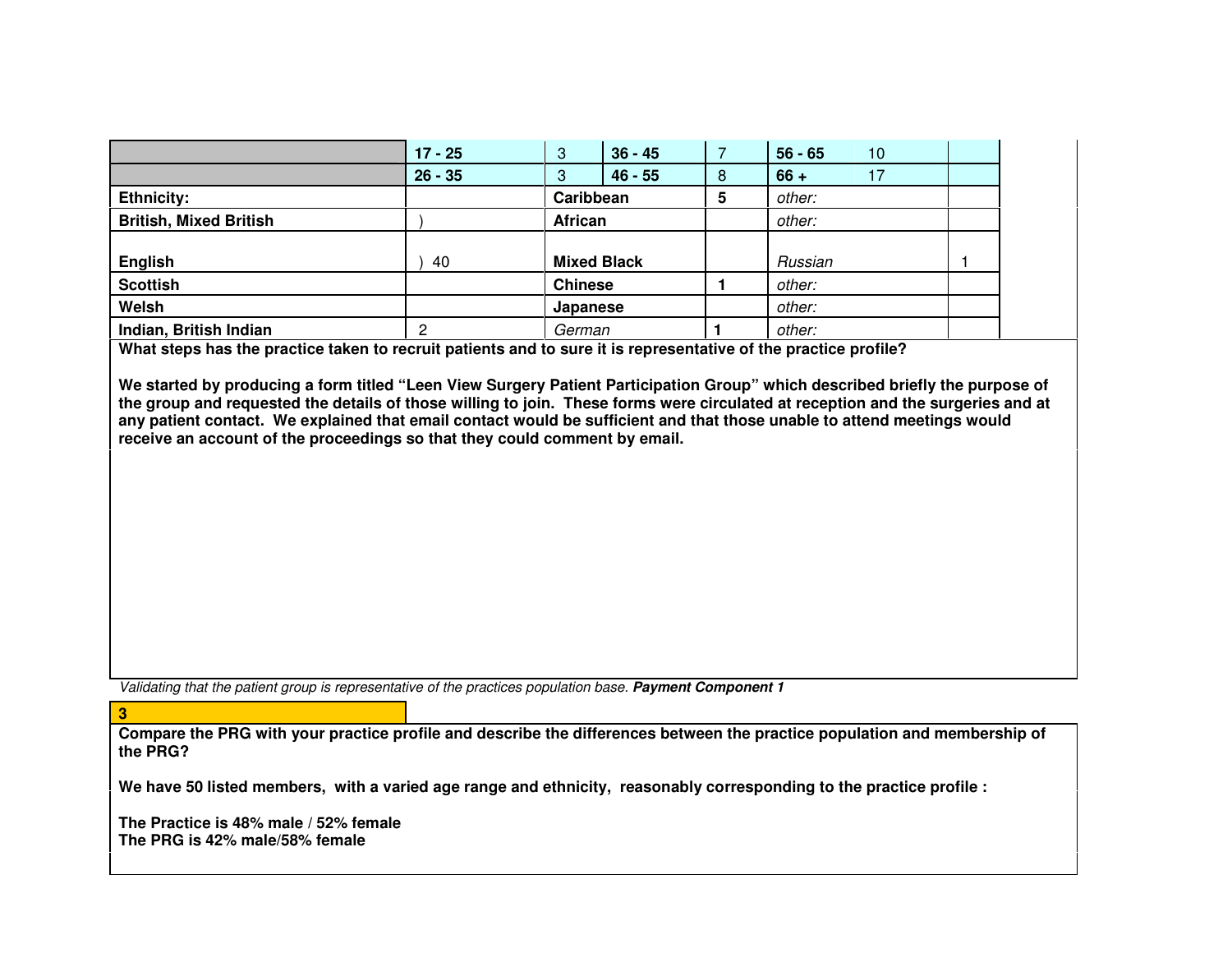**Or the practices know ethnic coding 94% White/Mixed British, 2.48% African, 1.73% Caribbean, 0.71% Indian, 0.25% Pakistan, 0.37% Chinese.** 

**The PRG if 83% White/Mixed British, 10% Caribbean, one German. One Russian and one Chinese. Two of the group have learning difficulties, quite a few have chronic diseases, such as Diabetes and COPD and some are carers. Some have long term mental health problems.** 

**There were no representatives under 16 and there were none of Indian or Pakistani origin.** 

Validating that the patient group is representative of the practices population base. **Payment Component 1**

#### **4**

**Please explain any differences in section 3 above and the efforts of the practice to communicate with groups not represented?** 

**The partners and staff individually invited patients to join the PRG. This was done when patients attended the surgery or by telephoning people. Women seem to be more willing than men to join; young people of either sex were difficult to persuade. We eventually persuaded a British/Bangladeshi couple to join for the next meeting in June.** 

Validating that the patient group is representative of the practices population base. **Payment Component 1**

## **Stage Two**

**Agreeing Priorities** 

### **5**

**How has the practice sought the PRGs views of priority areas?** 

**The initial meeting of the Leen View Surgery PRG was set for 14/11/11. A letter was sent out to all members inviting them to attend and enclosed and agenda and a sample questionnaire which would be adapted for use in the survey. Those could not attend were invited to comment by email or letter. Those who did attend were given a folder with writing material ect for use at the meeting. The meeting was chaired by one of the partners and the members were encouraged to voice opinions on any issue of their choice. At the time of the first meeting the practice was still at temporary premises in Hempshill Lane but was about to**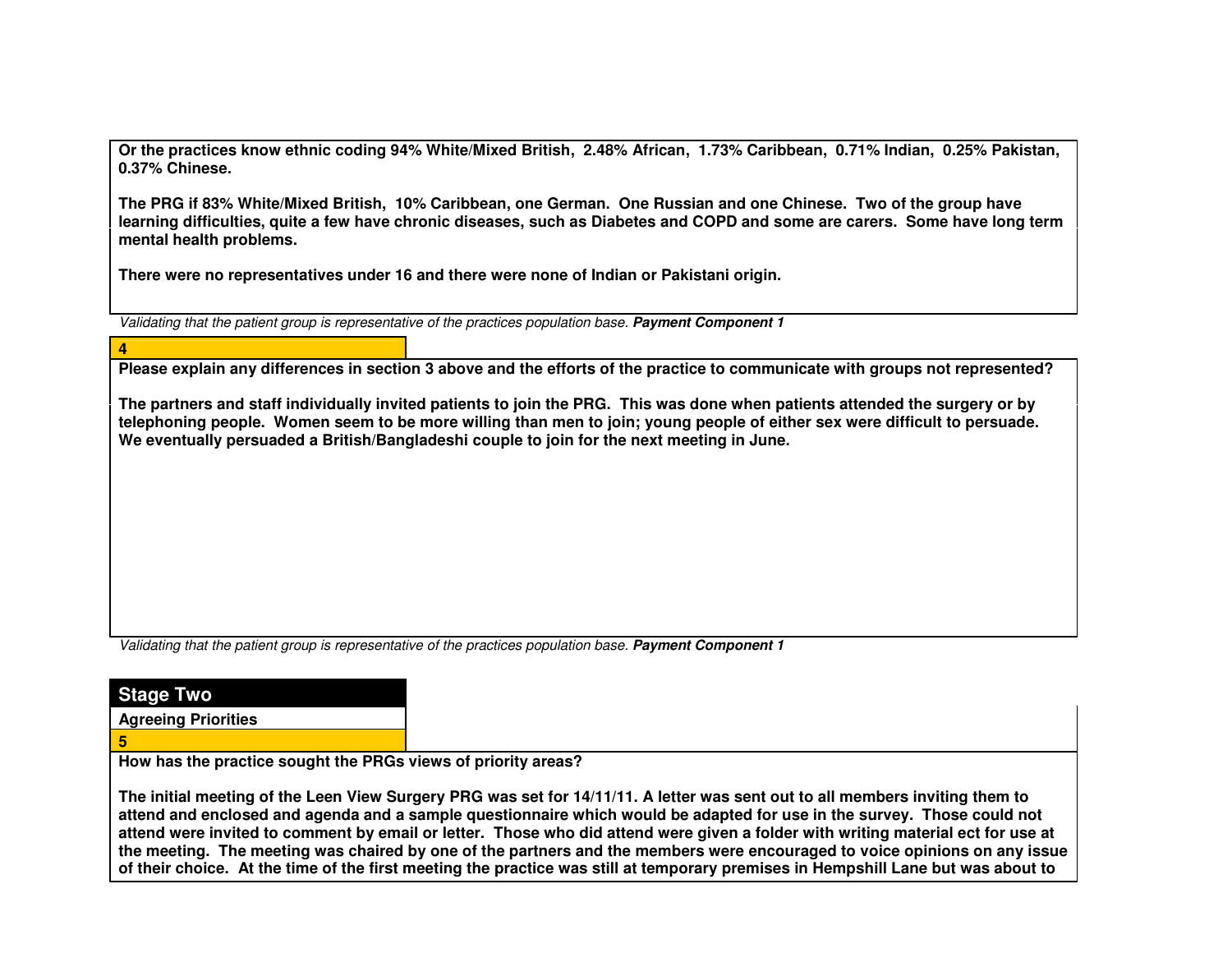**move to the new Riverside building. There was a lively and relaxed discussion on may subjects to do with the practice and the imminent move** 

Validate through the local patient participation report. **Payment Component 2**

**Please describe how the priorities for the survey were selected - do these reflect those set out by the PRG?** 

**The priorities for the survey were selected by choosing those areas which were subject of much discussion at the first PRG meeting ;** 

**Namely :** 

**6** 

- **1. Dissatisfaction with the automated telephone system**
- **2. Shortage of appointments in general**
- **3. Use of Nurse Practitioner for emergency appointments**
- **4. Desire for more telephone appointments and triaging**
- **5. Lack of information on services**

**These areas reflected the concerns expressed the PRG meeting.** 

Validate through the local patient participation report. **Payment Component 2**

|        |  |    | e |  |
|--------|--|----|---|--|
| iktote |  | nr |   |  |
|        |  |    |   |  |

**Survey** 

**7** 

**8** 

**How has the practice determined the questions used in the survey?** 

**The areas of concern highlighted at the PRG meeting were discussed at the partners practice meeting and it was agreed that we would adapt the sample questionnaire by adding additional items. The original questionnaire was taken from a practice manager's website and covered a broad range of topics. The document itself was clearly laid out with reasonably large print, with 28 questions and clear categories for grading.**

Validate the survey through the local patient participation report. **Payment Component 3**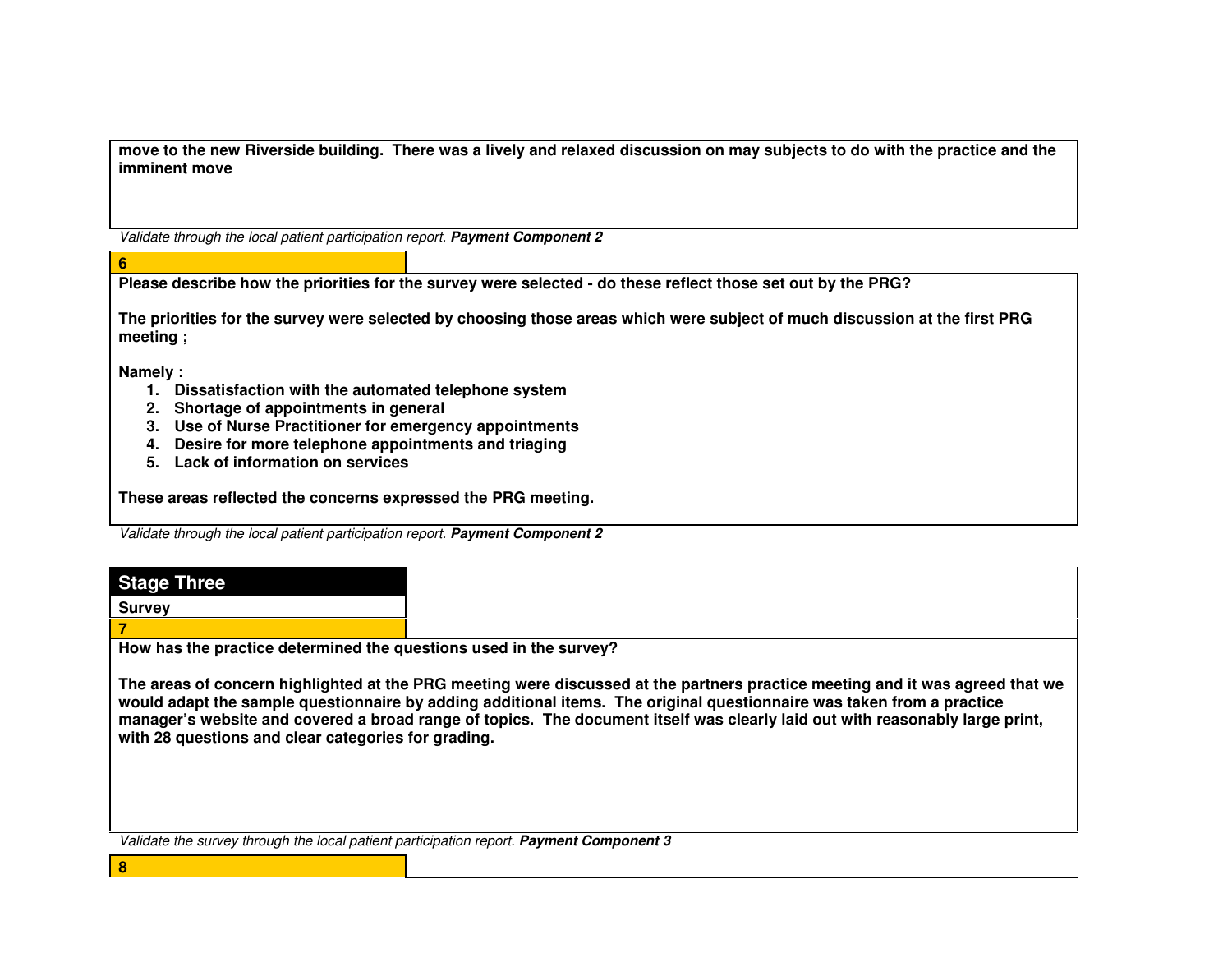| How have the priority areas been reflected in the questions? |  |  |  |
|--------------------------------------------------------------|--|--|--|
|--------------------------------------------------------------|--|--|--|

**Questions were added on each of the priority area :**

- **1. Use of the telephone system**
- **2. Use of telephone consultations**
- **3. Use of Nurse Practitioner for triage**
- **4. 4. Satisfaction with drop-in clinics**

Validate the survey through the local patient participation report. **Payment Component 3**

**Describe the Survey - How and when was the survey Conducted?** 

**The survey was conducted in late November 2011, December 2011 and completed in January 2012. The questionnaires were handed out at reception and every possible patient contact e.g. attached to repeat prescriptions.** 

Validate the survey through the local patient participation report. **Payment Component 3**

**10** 

**9** 

**What methods practice has used to enable patients to take part?** 

**We distributed 300 questionnaires. The document was reasonably short as in the past larger questionnaires have been unacceptable to most of our patients. A box for anonymous return of questionnaire was held at reception.**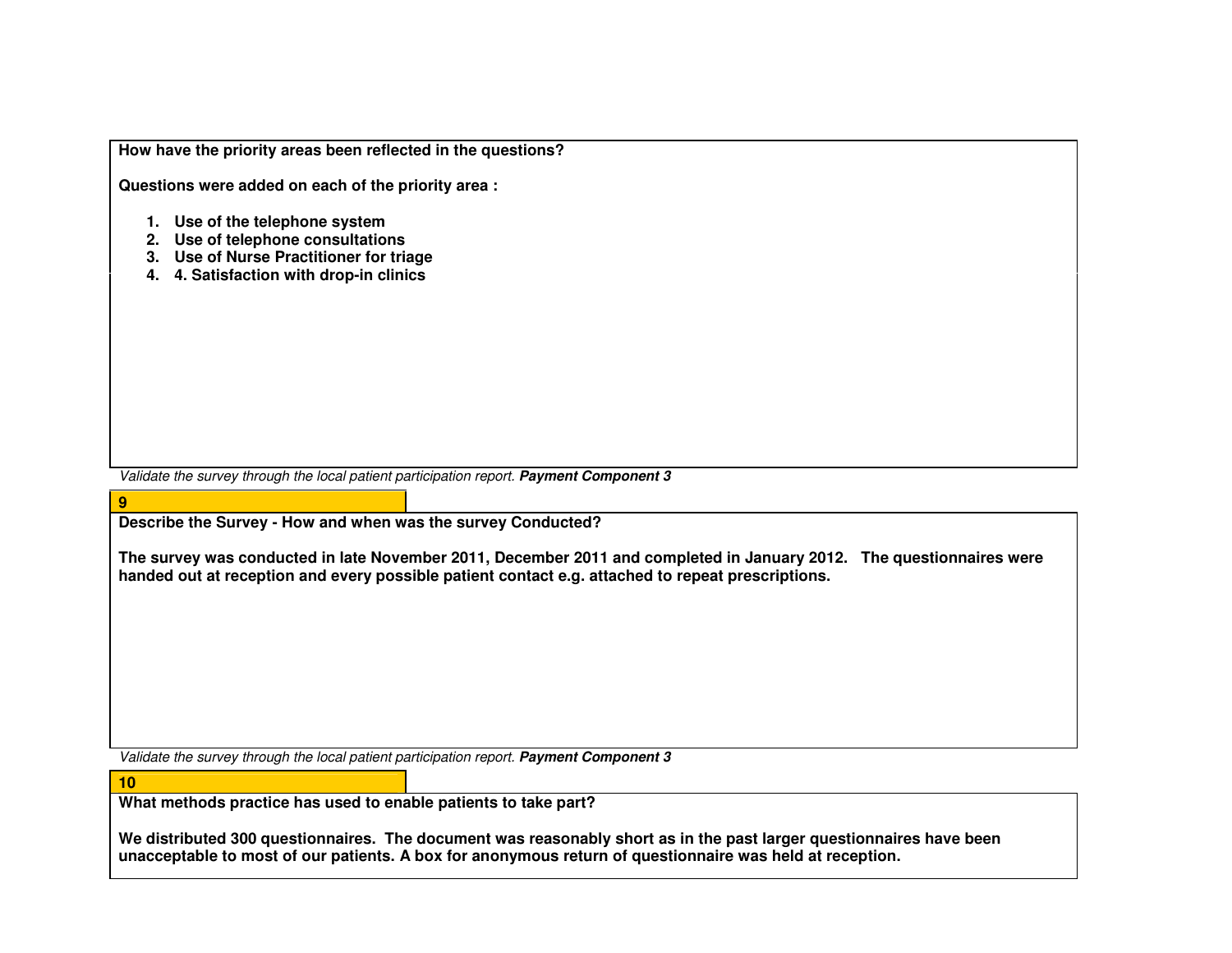Validate the survey through the local patient participation report. **Payment Component 3**

| <b>Stage Three continued</b>                                                                  |                                                                                                                                                                                                                                                                 |
|-----------------------------------------------------------------------------------------------|-----------------------------------------------------------------------------------------------------------------------------------------------------------------------------------------------------------------------------------------------------------------|
| <b>Survey</b>                                                                                 |                                                                                                                                                                                                                                                                 |
| 11                                                                                            |                                                                                                                                                                                                                                                                 |
| How has the practice collated the results?                                                    |                                                                                                                                                                                                                                                                 |
| it was possible to see the overall results.                                                   | The surveys were analyzed by a staff member. The responses to each question were totaled to find out how many lay in the<br>'poor', 'fair', 'good' to excellent categories. Then a list of the questions with the different responses in columns was printed so |
| Validate the survey through the local patient participation report. Payment Component 3<br>12 |                                                                                                                                                                                                                                                                 |
| How were the findings fed back to the PRG?                                                    |                                                                                                                                                                                                                                                                 |
|                                                                                               | The members of the PRG were sent a copy of the survey print out with their invitation to the second meeting. The agenda for<br>the meeting indicated that the survey results would be one of the main topics for discussion.                                    |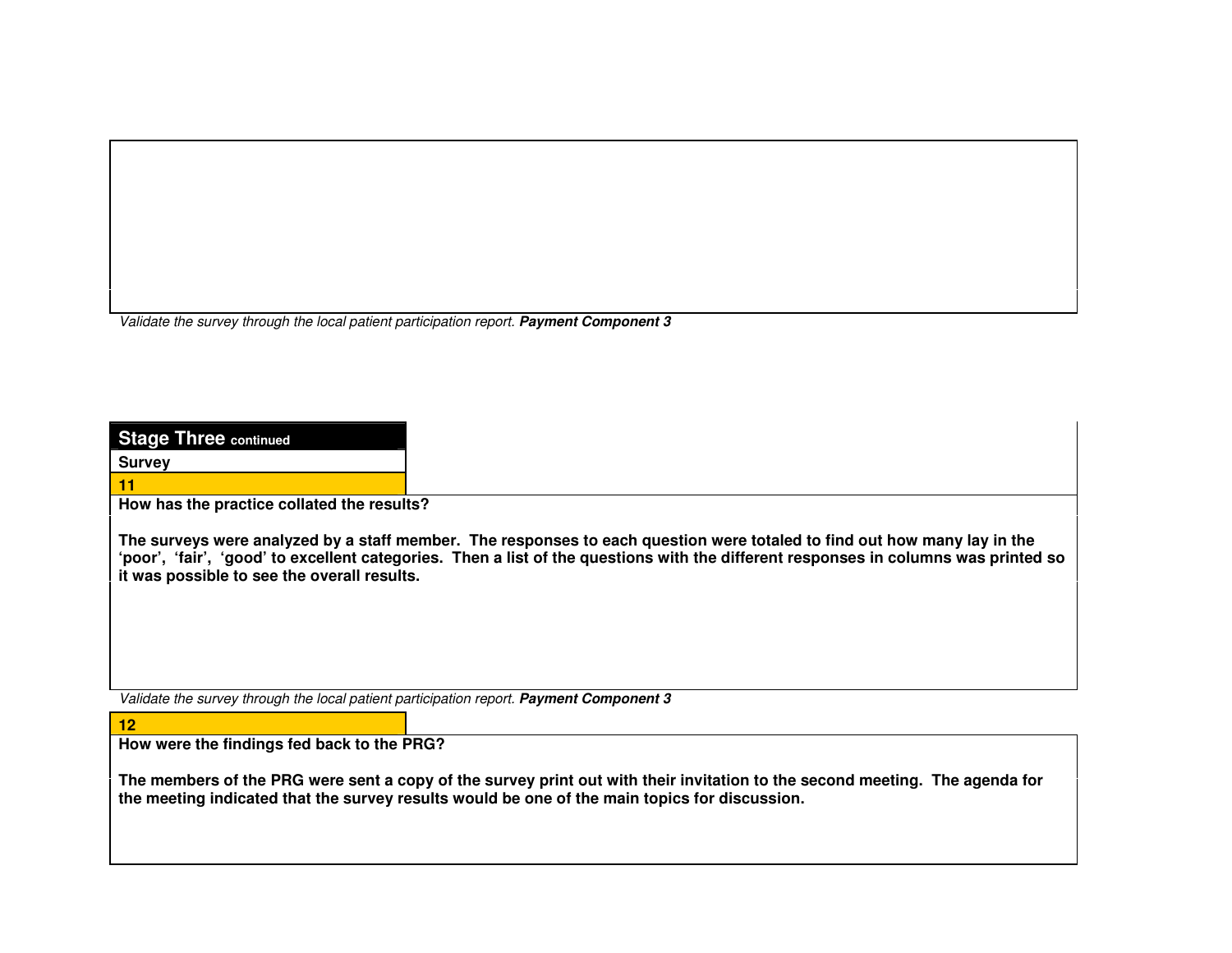Validate the survey through the local patient participation report. **Payment Component 3**

| <b>Stage Four</b>                                                                                                                                                           |                                                                                                                                |
|-----------------------------------------------------------------------------------------------------------------------------------------------------------------------------|--------------------------------------------------------------------------------------------------------------------------------|
| <b>Results</b>                                                                                                                                                              |                                                                                                                                |
| 13                                                                                                                                                                          |                                                                                                                                |
| Please describe survey results:                                                                                                                                             |                                                                                                                                |
| 64 Completed questionnaire were returned :                                                                                                                                  |                                                                                                                                |
| 24 by males                                                                                                                                                                 |                                                                                                                                |
| 40 by females                                                                                                                                                               |                                                                                                                                |
| of which<br>4 were aged 17-24<br>2 were aged 25-34<br>7 were aged 35-44<br>7 were aged 45-54<br>12 were aged 55-66<br>32 were over 65                                       |                                                                                                                                |
|                                                                                                                                                                             | The questions which attracted the most negative response were those regarding :                                                |
| 1. Availability of appointments<br>Use of automated telephone system<br>2.<br>3. Opportunity to speak to a doctor or nurse<br>4. Availability of information about services |                                                                                                                                |
| good to excellent categories.                                                                                                                                               | The overall satisfaction with the practice was very good with 60% or more of the responses to the other questions being in the |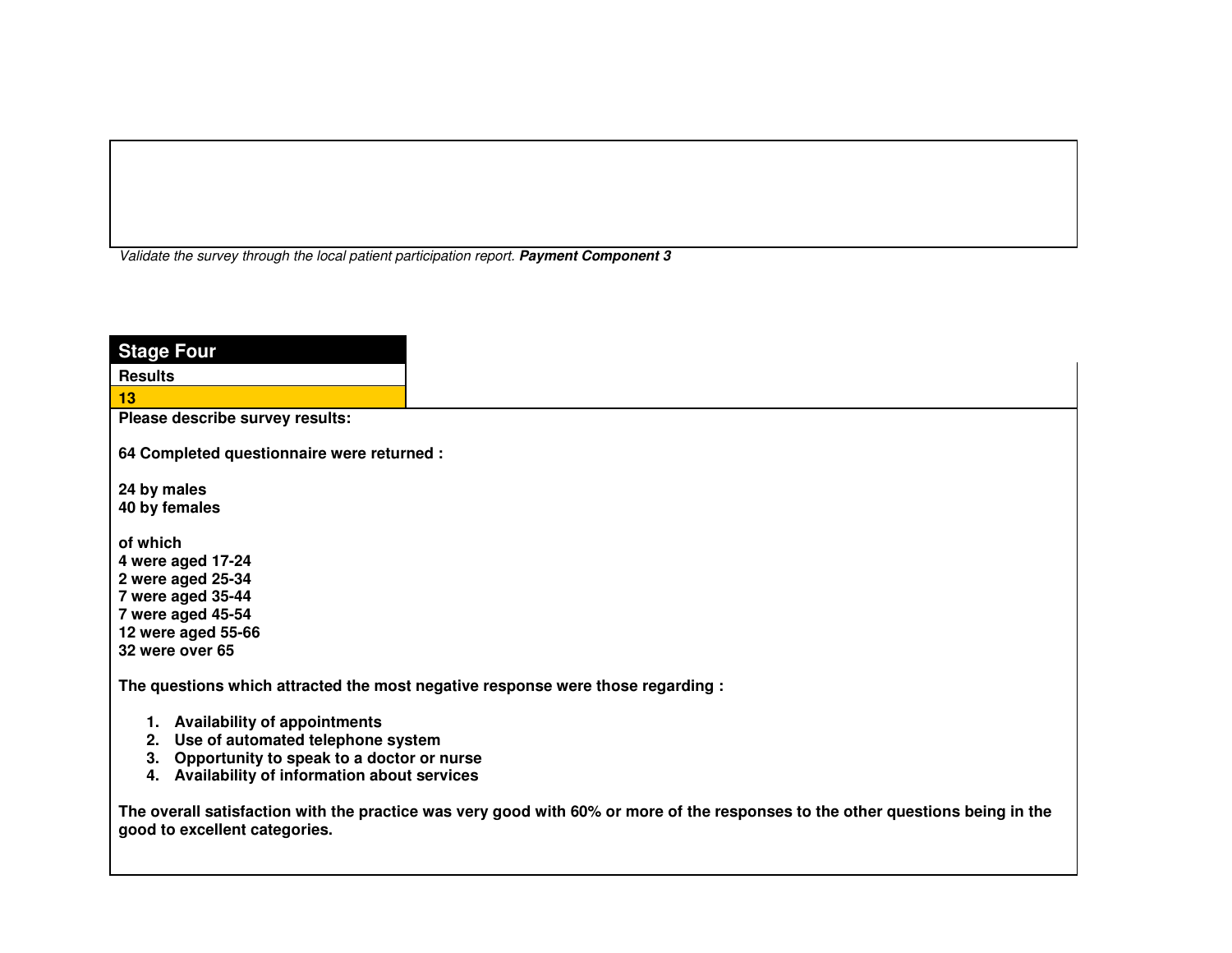Validate the survey and findings through the local patient participation report. **Payment Component 4**

| <b>Contract Contract Contract Contract Contract Contract Contract Contract Contract Contract Contract Contract C</b>  | <b>Contract Contract Contract Contract Contract Contract Contract Contract Contract Contract Contract Contract Co</b>                                                                                                                   |
|-----------------------------------------------------------------------------------------------------------------------|-----------------------------------------------------------------------------------------------------------------------------------------------------------------------------------------------------------------------------------------|
|                                                                                                                       |                                                                                                                                                                                                                                         |
| <b>Contract Contract Contract Contract Contract Contract Contract Contract Contract Contract Contract Contract Co</b> | and the state of the state of the state of the state of the state of the state of the state of the state of th<br><b>Contract Contract Contract Contract Contract Contract Contract Contract Contract Contract Contract Contract Co</b> |

**15** 

**Explain how the PRG was given opportunity to comment?** 

**The results of the surgery were discussed at the PRG meeting on 08/03/2012. The members who attended had a copy of the survey results to hand. They were asked for their comments on specific issues at the meeting. Those who were unable to attend were asked to send their comments by email or letter. After the meeting the minutes were circulated to all the members with a further request for comments.** 

Validate the survey and findings through the local patient participation report. **Payment Component 4**

**What agreement was reached with the PRG of changes in provision of how service is delivered?** 

**At the PRG meeting the changes requested were :** 

- **1. More emergency drop-in clinics**
- **2. More telephone appointments, contacts with the possibility of dedicated telephone contact sessions**
- **3. Improvements to communication e.g.;' Displays on the Jayex board, Flyers, Leaflet rack and notice board in the waiting room**

Validate the survey and findings through the local patient participation report. **Payment Component 4**

| 16 |                                                                                                                |
|----|----------------------------------------------------------------------------------------------------------------|
|    | Were there any significant changes not agreed by the PRG that need agreement with the PCT?                     |
|    | The changes suggested would not need agreement with the PCT as they are feasible within the present structure. |
|    |                                                                                                                |
|    |                                                                                                                |
|    |                                                                                                                |
|    |                                                                                                                |
|    |                                                                                                                |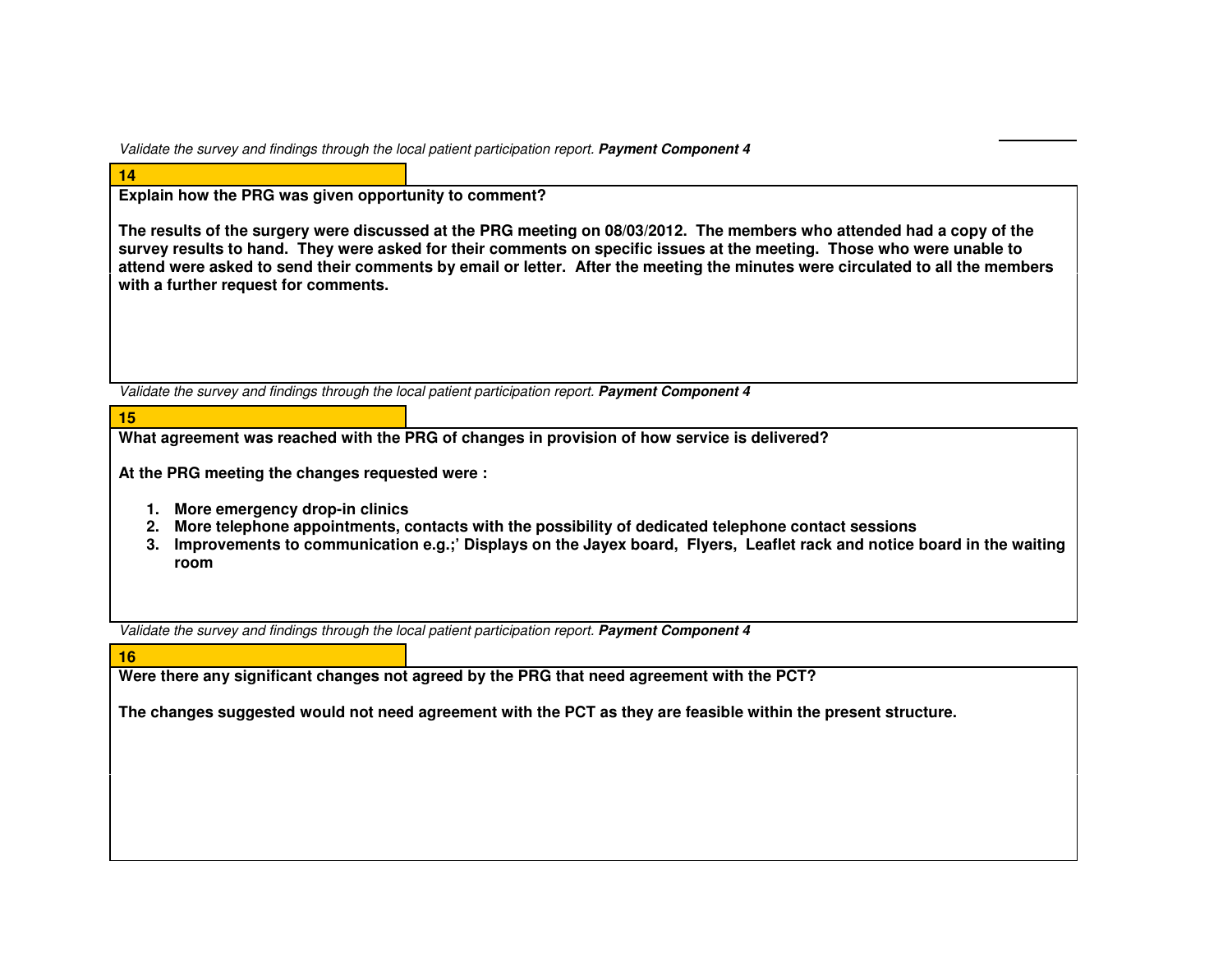Validate the survey and findings through the local patient participation report. **Payment Component 4**

| <b>Stage Four continued</b> |                                                                                  |
|-----------------------------|----------------------------------------------------------------------------------|
| <b>Results</b>              |                                                                                  |
| 17 <sub>2</sub>             |                                                                                  |
|                             | Are there any Contractual considerations that should be discussed with the PCT?  |
|                             |                                                                                  |
|                             | There are no contractual considerations that needs to be discussed with the PCT> |
|                             |                                                                                  |
|                             |                                                                                  |
|                             |                                                                                  |
|                             |                                                                                  |
|                             |                                                                                  |
|                             |                                                                                  |
|                             |                                                                                  |
|                             |                                                                                  |
|                             |                                                                                  |
|                             |                                                                                  |
|                             |                                                                                  |
|                             |                                                                                  |
|                             |                                                                                  |
|                             |                                                                                  |

Validate the survey and findings through the local patient participation report. **Payment Component 4**

## **Stage Five**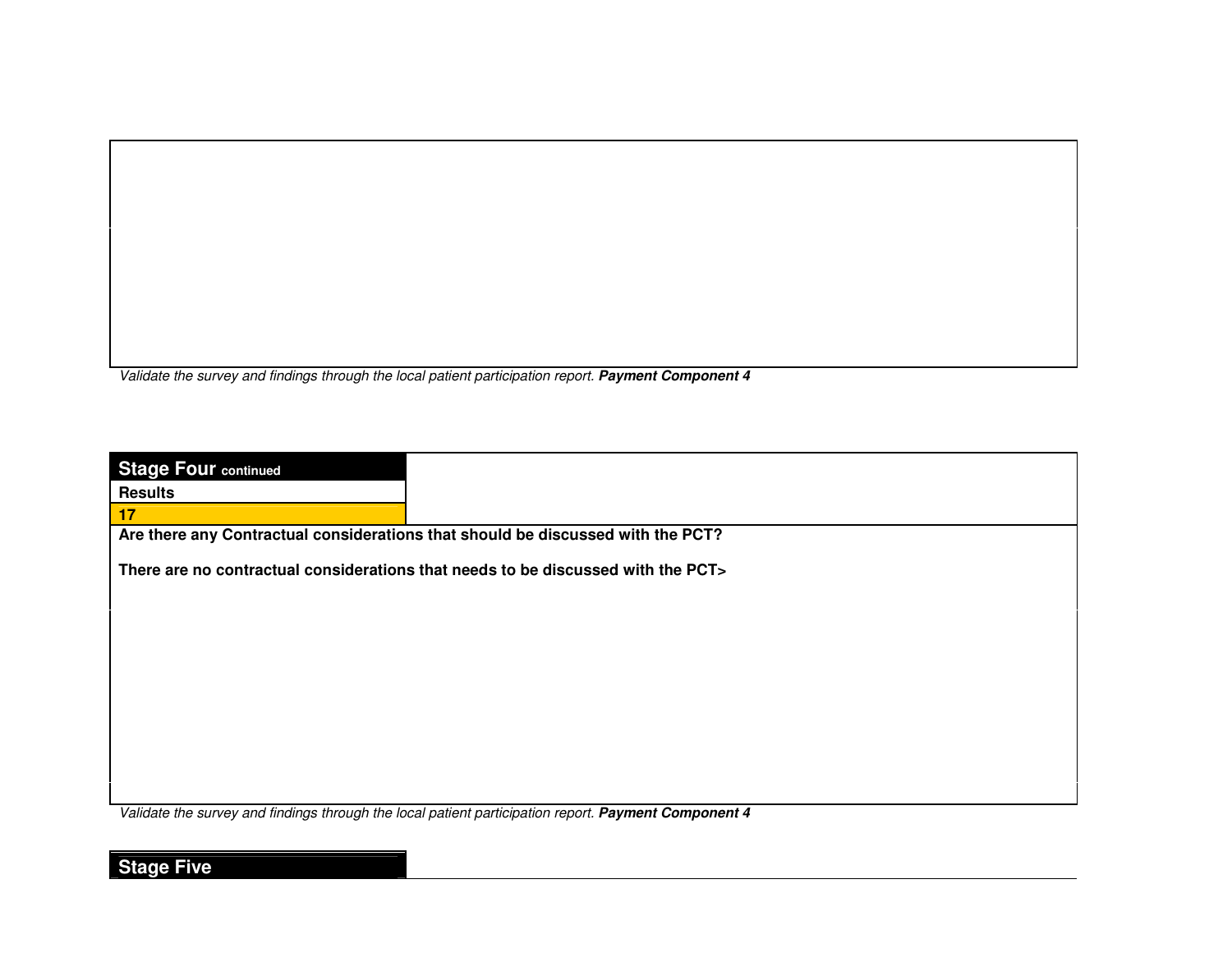| <b>Action Plan</b>                                                                                                            |                                                                                                                                                                                                                                                                                                                                                                                                                                                                               |
|-------------------------------------------------------------------------------------------------------------------------------|-------------------------------------------------------------------------------------------------------------------------------------------------------------------------------------------------------------------------------------------------------------------------------------------------------------------------------------------------------------------------------------------------------------------------------------------------------------------------------|
| 18                                                                                                                            |                                                                                                                                                                                                                                                                                                                                                                                                                                                                               |
| How did you consult with the PRG about the action plan?                                                                       |                                                                                                                                                                                                                                                                                                                                                                                                                                                                               |
|                                                                                                                               | The possible solutions to the priority problems were discussed at the second meeting of the PRG> It was agreed that daily or<br>perhaps twice daily drop-in clinics by our nurse practitioner or one of the partners would cover the requirement for emergency<br>appointments. More use of telephone consultations could free up time for routine appointments. The action plan was<br>circulated to the members of the PRG by post with a request for any further comments. |
|                                                                                                                               |                                                                                                                                                                                                                                                                                                                                                                                                                                                                               |
|                                                                                                                               | Consulting on the Action plan with the PRG and seeking PCT agreement where necessary. Payment Component 5                                                                                                                                                                                                                                                                                                                                                                     |
| 19                                                                                                                            |                                                                                                                                                                                                                                                                                                                                                                                                                                                                               |
|                                                                                                                               | Please give a brief summary of priorities and proposals agreed with the PRG arising out of the practice survey:                                                                                                                                                                                                                                                                                                                                                               |
| The practice survey highlighted                                                                                               |                                                                                                                                                                                                                                                                                                                                                                                                                                                                               |
| 1. Shortage of appointments<br>2. The need for better communication<br>3. Dissatisfaction with the automated telephone system |                                                                                                                                                                                                                                                                                                                                                                                                                                                                               |
| The proposal agreed with the PRG were:                                                                                        |                                                                                                                                                                                                                                                                                                                                                                                                                                                                               |
|                                                                                                                               | To create more appointments by more nurse practitioner sessions and better use if telephone contact.<br>To /improve communication by having more displays in the waiting room and more information on the Jayex board.                                                                                                                                                                                                                                                        |
|                                                                                                                               |                                                                                                                                                                                                                                                                                                                                                                                                                                                                               |
|                                                                                                                               | Consulting on the Action plan with the PRG and seeking PCT agreement where necessary. Payment Component 5                                                                                                                                                                                                                                                                                                                                                                     |
| 20                                                                                                                            |                                                                                                                                                                                                                                                                                                                                                                                                                                                                               |
| Were there any issues that could not be addressed? - if so please explain                                                     |                                                                                                                                                                                                                                                                                                                                                                                                                                                                               |
|                                                                                                                               | The automated telephone system had been out of use since changing clinical systems. When it was reinstalled in Riverside the<br>system had been simplified so that the options were less confusing. Therefore the concerns about the telephone system were                                                                                                                                                                                                                    |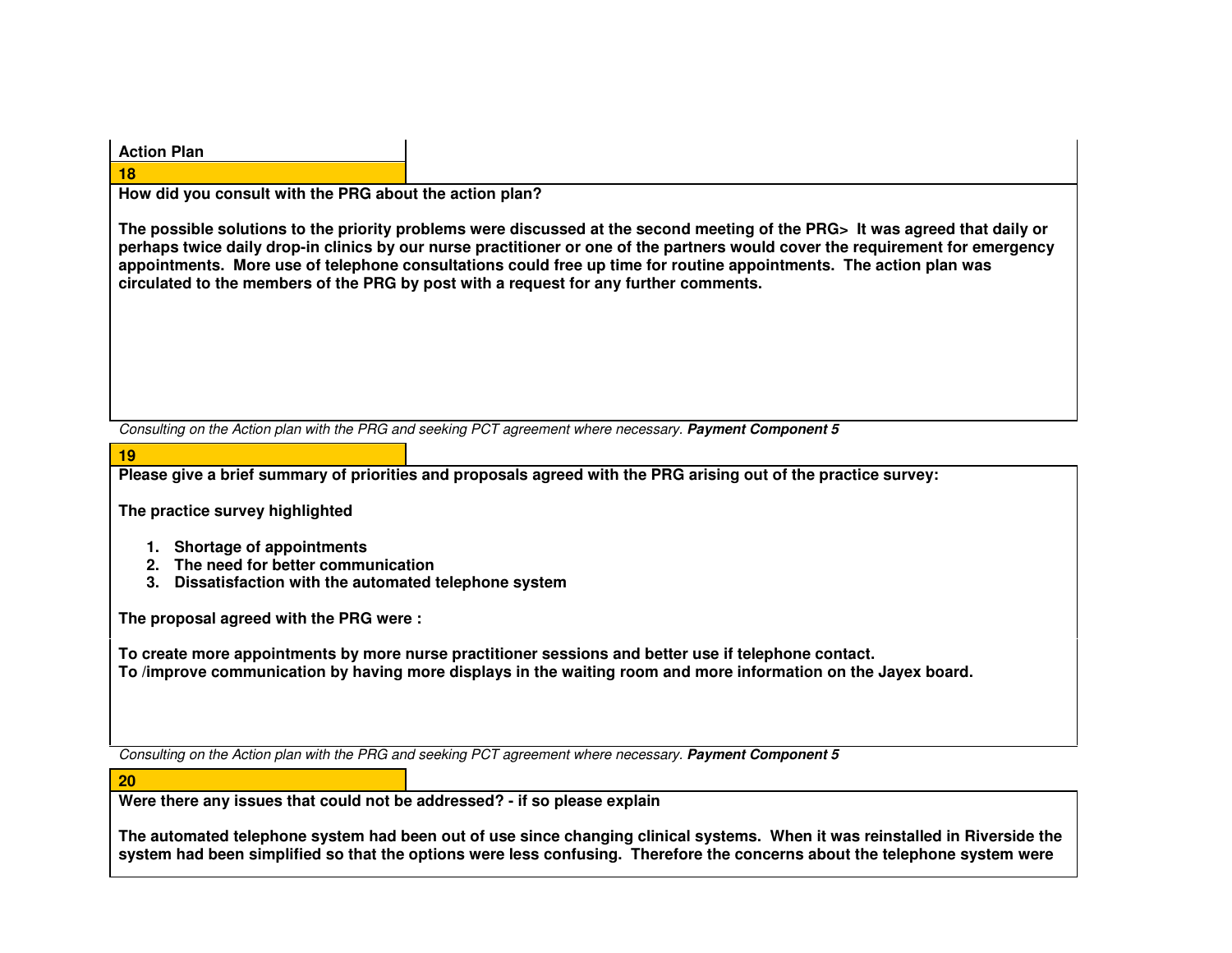**generally no longer valid.** 

Consulting on the Action plan with the PRG and seeking PCT agreement where necessary. **Payment Component 5**

| 21 |                                                                                             |                                                                                                           |  |  |  |  |
|----|---------------------------------------------------------------------------------------------|-----------------------------------------------------------------------------------------------------------|--|--|--|--|
|    | Has the PRG agree implementation of changes and has the PCT been informed (where necessary) |                                                                                                           |  |  |  |  |
|    | The PRG were in agreement with the proposed changes.                                        |                                                                                                           |  |  |  |  |
|    |                                                                                             |                                                                                                           |  |  |  |  |
|    |                                                                                             |                                                                                                           |  |  |  |  |
|    |                                                                                             |                                                                                                           |  |  |  |  |
|    |                                                                                             |                                                                                                           |  |  |  |  |
|    |                                                                                             |                                                                                                           |  |  |  |  |
|    |                                                                                             |                                                                                                           |  |  |  |  |
|    |                                                                                             |                                                                                                           |  |  |  |  |
|    |                                                                                             |                                                                                                           |  |  |  |  |
|    |                                                                                             |                                                                                                           |  |  |  |  |
|    |                                                                                             | Consulting on the Action plan with the PRG and seeking PCT agreement where necessary. Payment Component 5 |  |  |  |  |
|    |                                                                                             |                                                                                                           |  |  |  |  |
|    | <b>Stage Six</b>                                                                            |                                                                                                           |  |  |  |  |
|    | <b>Publication of Report</b>                                                                |                                                                                                           |  |  |  |  |
| 22 |                                                                                             |                                                                                                           |  |  |  |  |

**Please describe how this report has been publicised/circulated to your patients and the PRG** 

**The report has been sent as a paper copy to the members of the PRG and has been posted in the website.**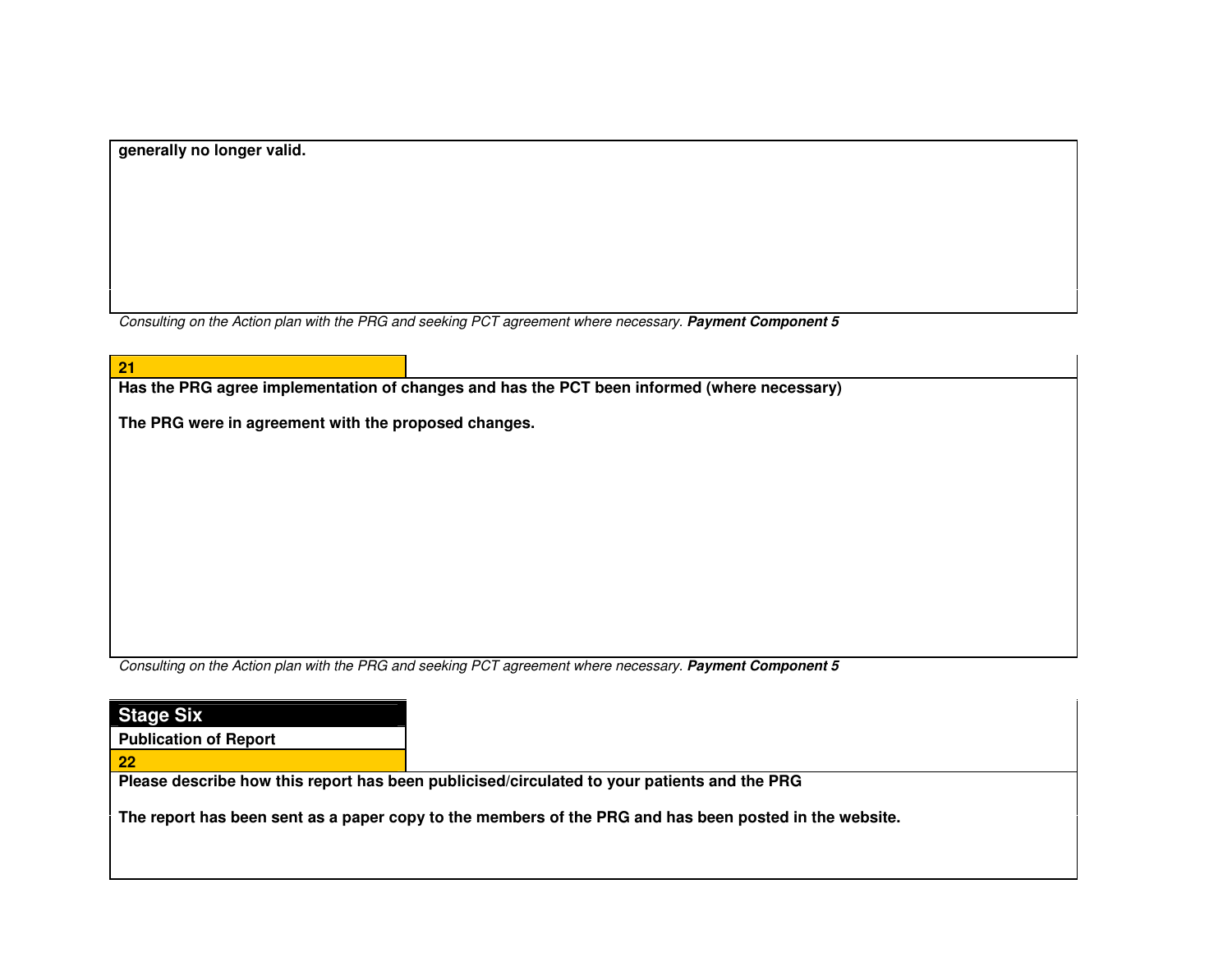Additional statement to support report publication. **Payment component 6**

| 23                                                                                                                                                                                                                                                                               |  |  |
|----------------------------------------------------------------------------------------------------------------------------------------------------------------------------------------------------------------------------------------------------------------------------------|--|--|
| <b>Additional Information</b>                                                                                                                                                                                                                                                    |  |  |
| <b>Opening Times</b>                                                                                                                                                                                                                                                             |  |  |
| Confirm Practice opening hours - explain how patients can access services during core hours?                                                                                                                                                                                     |  |  |
| Monday $- 08.00 - 18.30$<br>Tuesday $-07.00 - 18.30$<br>Wednesday - 07.00 - 18.30<br>Thursday $-07.00 - 13.30$<br>Friday $-07.00 - 18.00$<br>Services can be accessed in person, on the telephone. Appointments and repeat prescriptions requests are also available on<br>line. |  |  |
| Additional statement to support report publication. Payment component 6                                                                                                                                                                                                          |  |  |
|                                                                                                                                                                                                                                                                                  |  |  |
| 24                                                                                                                                                                                                                                                                               |  |  |
| Where the practice offers extended opening hours please confirm the times that patients can see individual health care<br>professionals?<br>The practice offers GP, Practice Nurse and Assistant Practitioner hours appointments during extended hours/                          |  |  |
| Additional statement to support report publication. Payment component 6                                                                                                                                                                                                          |  |  |